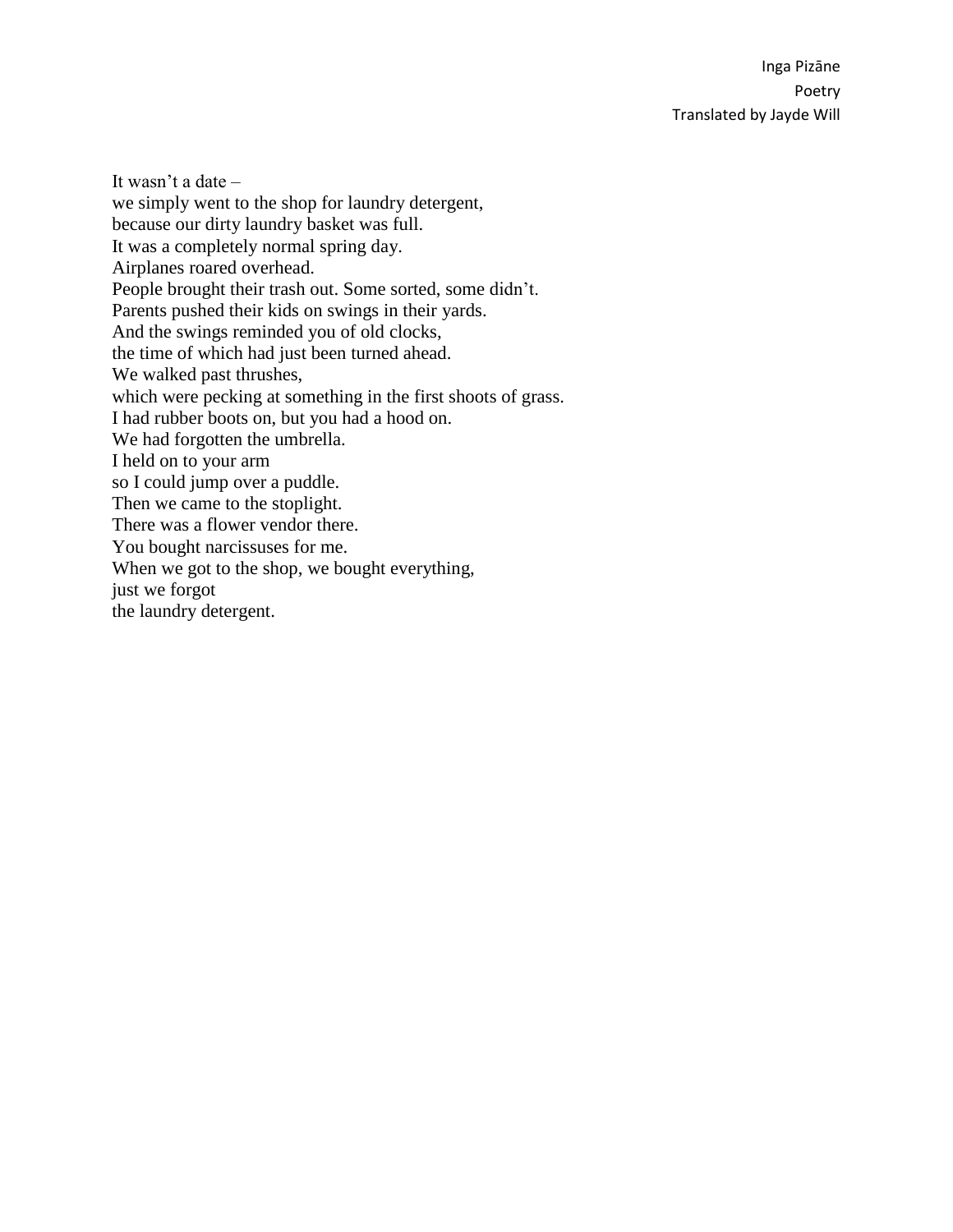We drank night from the bottle.

We boldly called the stars whores, which shone in the night to everyone who was asleep and who wasn't

\*

The stars got offended and promised nothing good for us.

\*

We awaited the morning naked, trembling and hung-over. Our souls had touched, said goodbye to one another, having never met.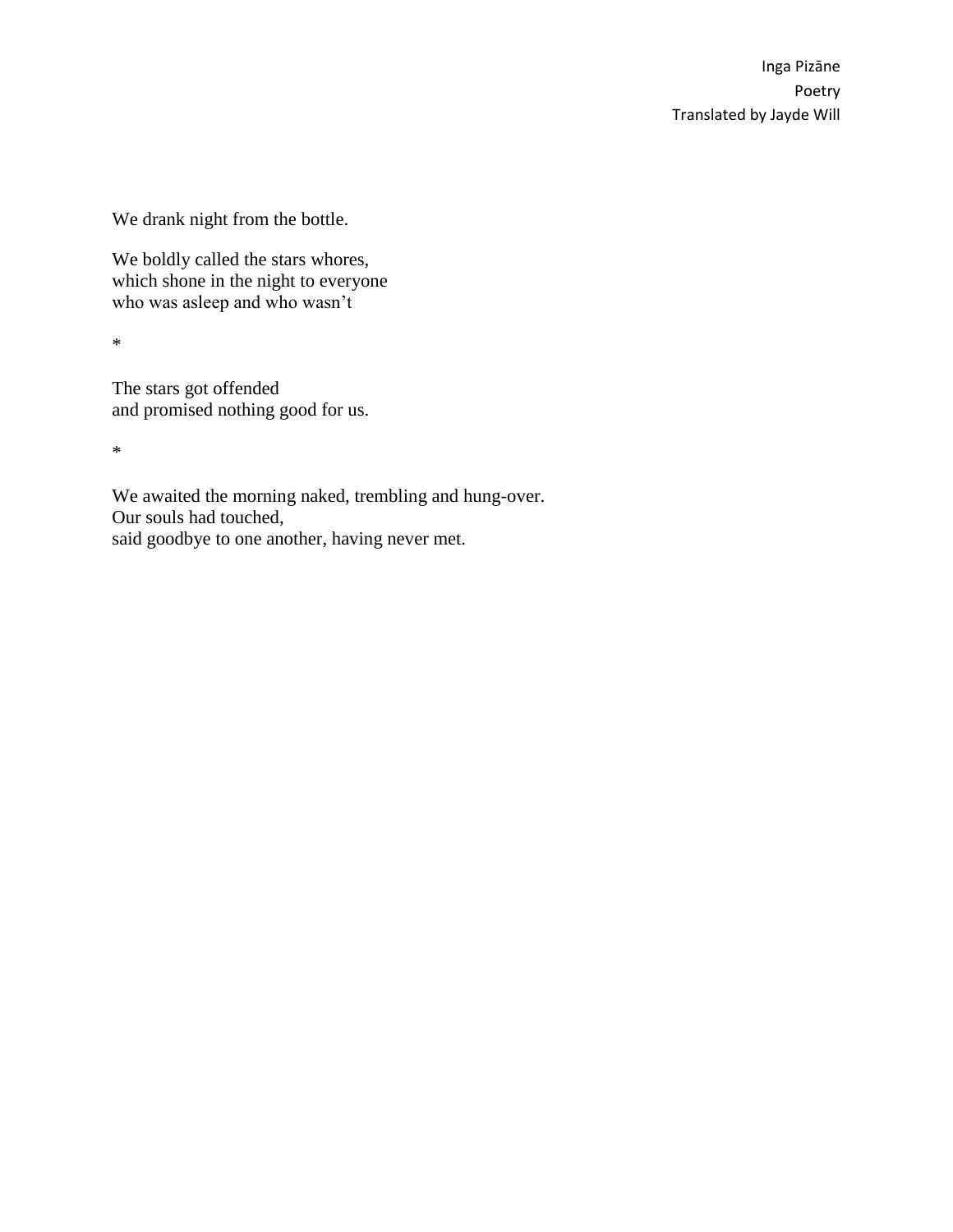The most beautiful rain is always the rain right after a play, that moment as the spectators leave each taking the performance in their own direction through Riga, with two of those people being us.

With eyes that are more energetic than usual, we grasp the darkness, it's October – all of the sidewalks are clothed in fallen leaves – And the silence is rhythmically interrupted by our steps.

A street sweeper's sigh can be heard on a side street.

We look at one another, as if to be sure that we are still next to one another, and then satisfied look away from one another forever.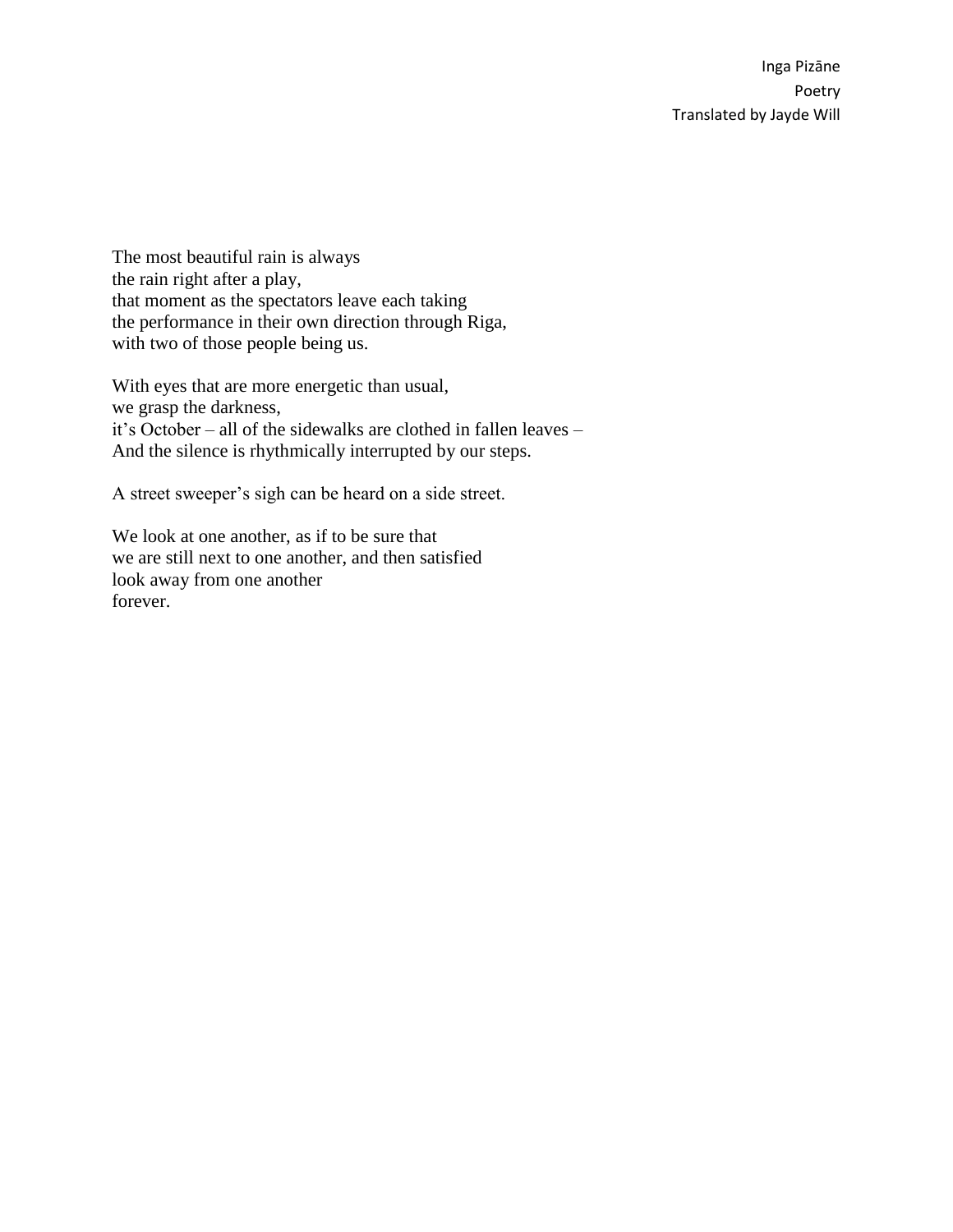On tropical summer nights the girls return home to their man or their loneliness which sometimes means one and the same thing.

Their bare feet hold all steps that have been made a secret, and their skin keep caresses silent.

Their hands smell of the sea, of swimming into the distance, of returning to the shore, where there is so much sand  $$ spilled from broken hour glasses.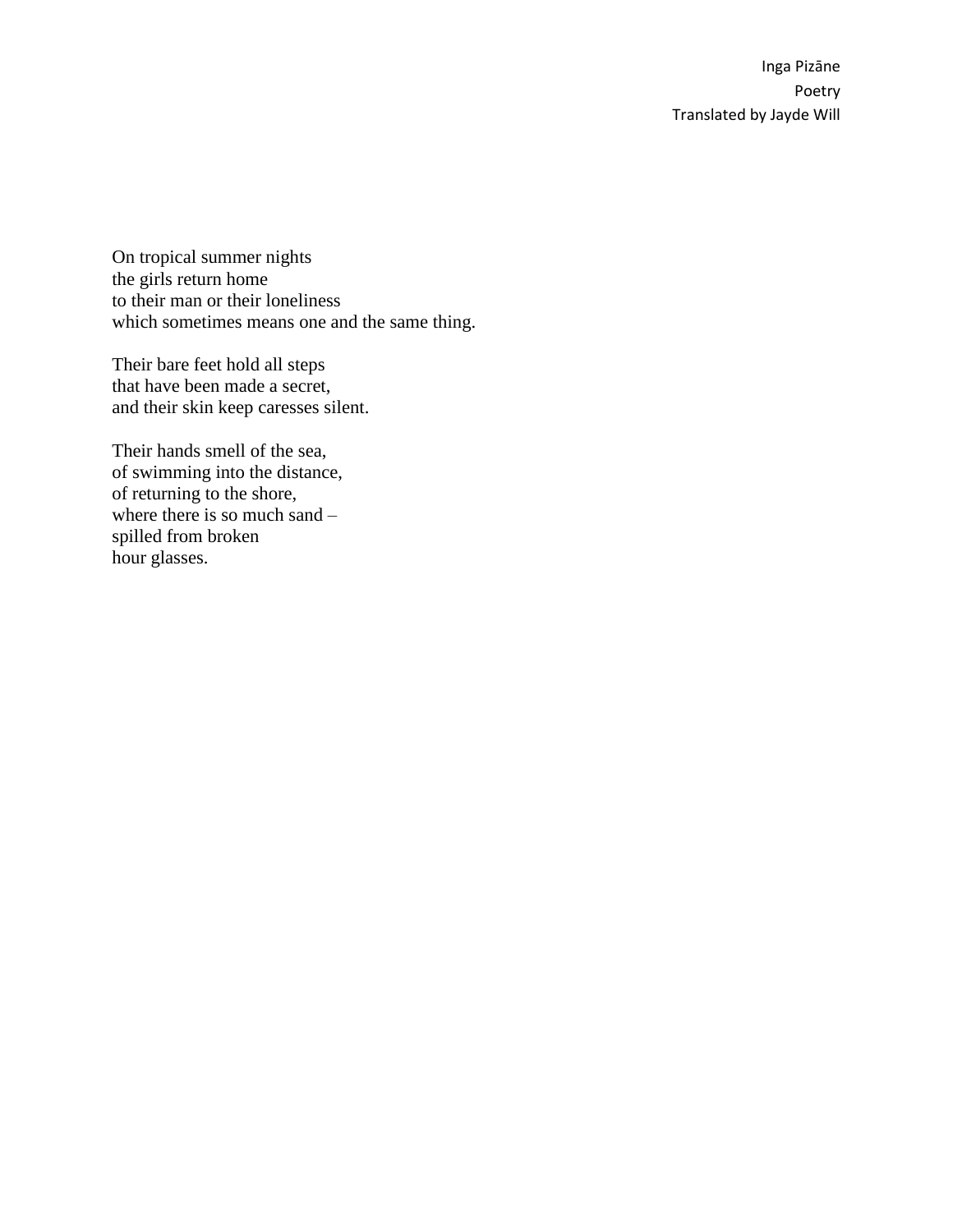Crumpled curtains and sheets the floor's been creaking since the last century the sounds and memories blow through the window. which lets the air in, which has yet to be replaced with plastic frames. Hanging from the ceiling – three burnt-out bulbs. The wine is our only light

in this room

everything else is silent. We don't know each other – it's easier to love and forget then. We look for tickets for never coming back, but the price is too steep, and our courage wanes, when as the light touches the dark, morning comes.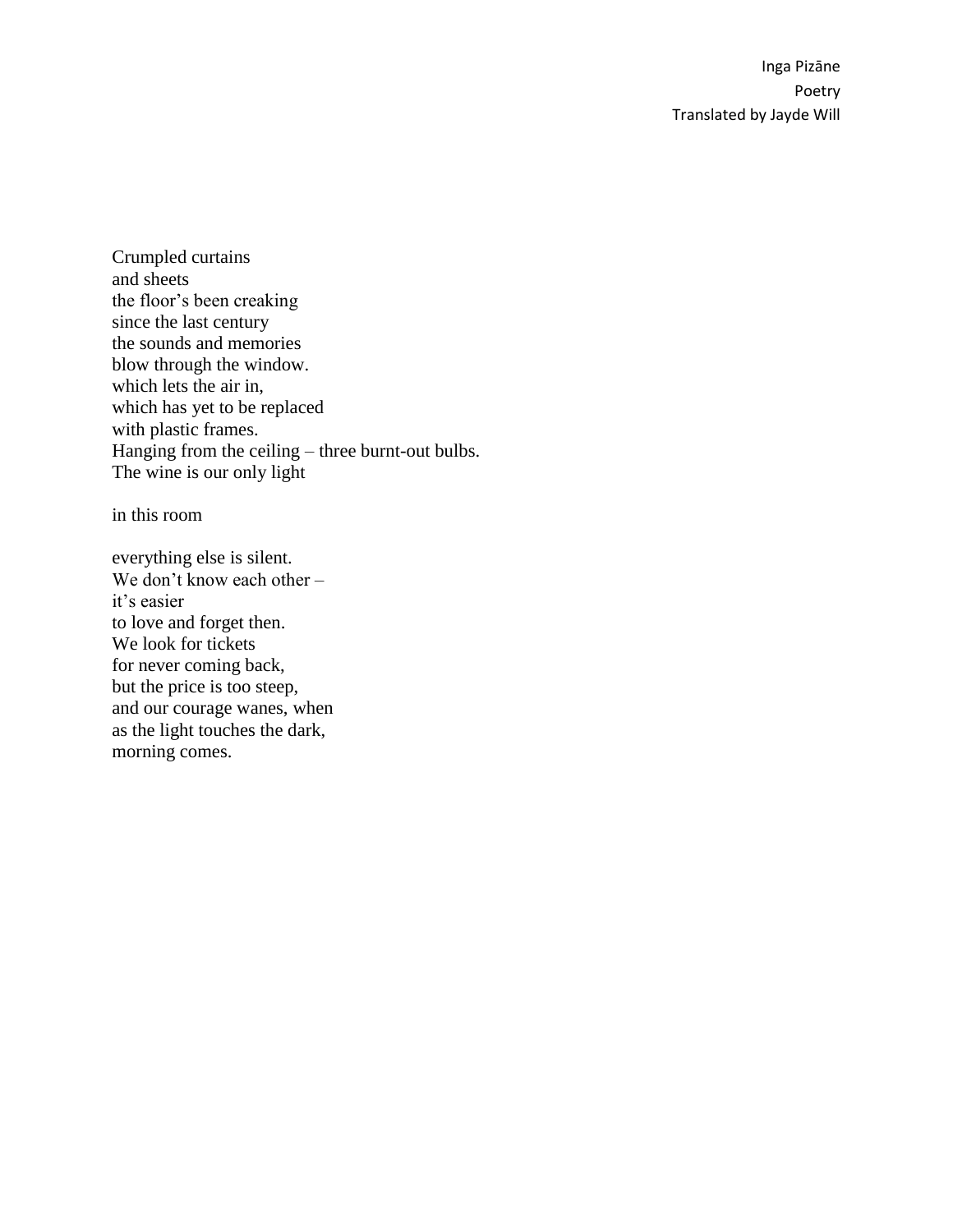From I don't know you to I know you better than myself we traveled far and wide.

Until we reached our final destination.

And then we travelled back even farther and wider from I know you better than myself to I don't know you at all.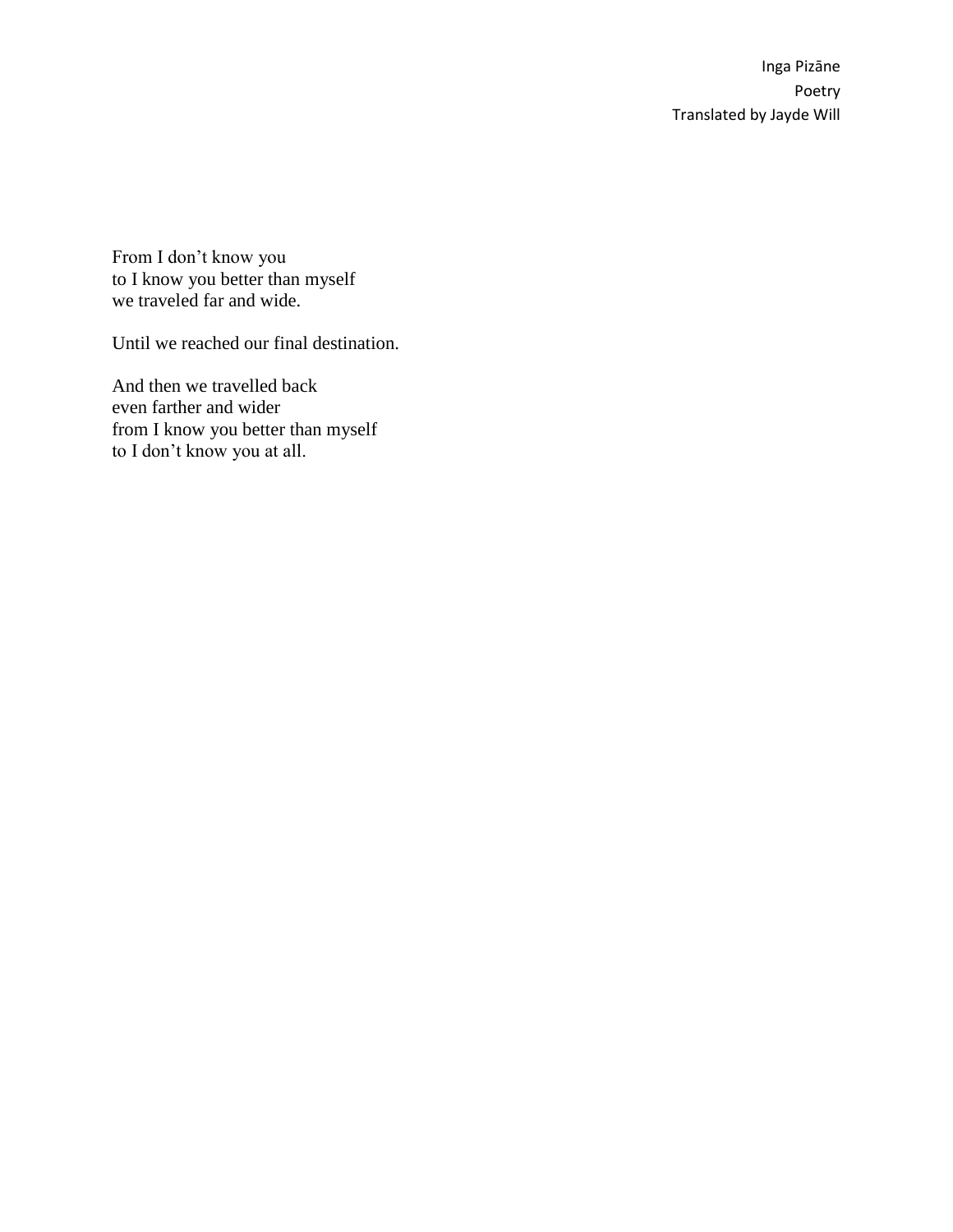A boy and a girl in the yard there is a scent of lilacs that persists they don't sense it they have gone too far a city worker mows the entire yard around them they don't hear it their narrow vision makes them happy far too much so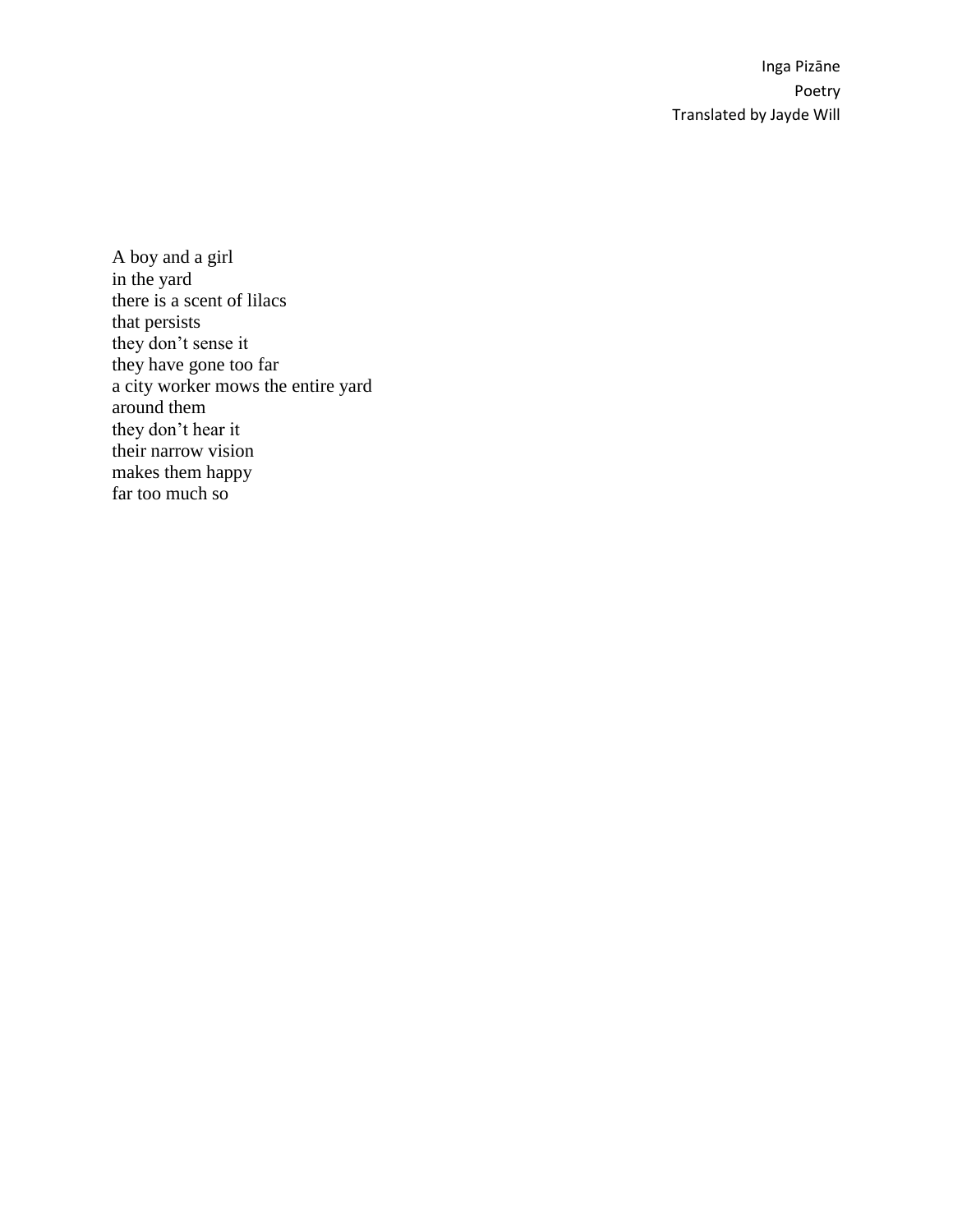the rowan trees ripened like longing in your absence I composed roofs which we could run under from the rain the soles which the bitter taste of the summer's departure sticks to, and our laughing, in trying to get rid of it.

I composed cities, in which we accidently meet doors, which you come home through with red dahlias and rowanberry wine, and slippers, which you slip into to stay, whispering softly into my ear: *turn off the light, it's fall*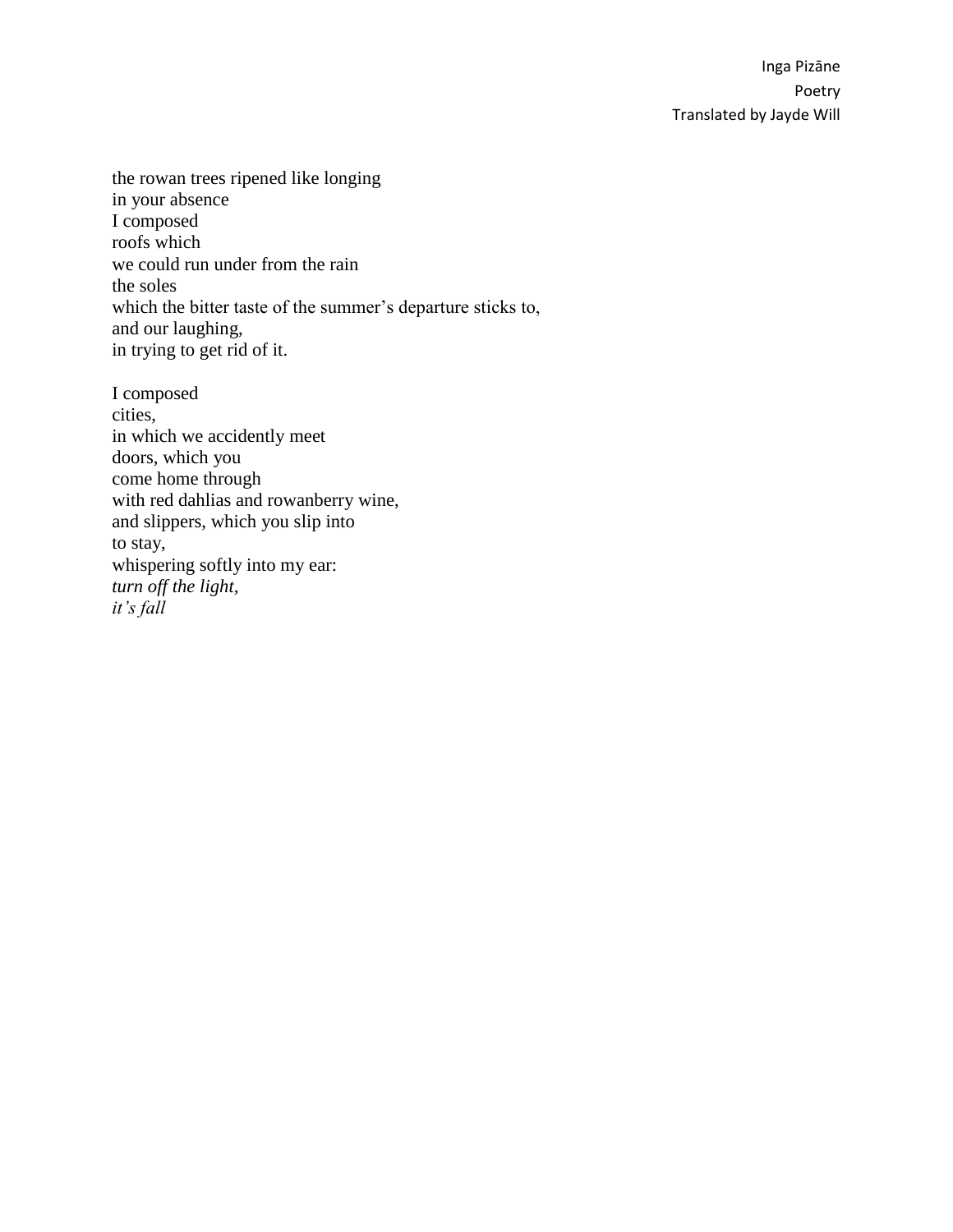We delete the photos we don't like of ourselves but the ones we like, we keep, robbing our memory of objectivity and becoming a made-up version of ourselves. A beautiful version of ourselves. A version of ourselves. But I want to peel away all of those versions from myself like layers of an onion. And then cut that onion down to the core and cry – finally cry real and totally imperfect tears